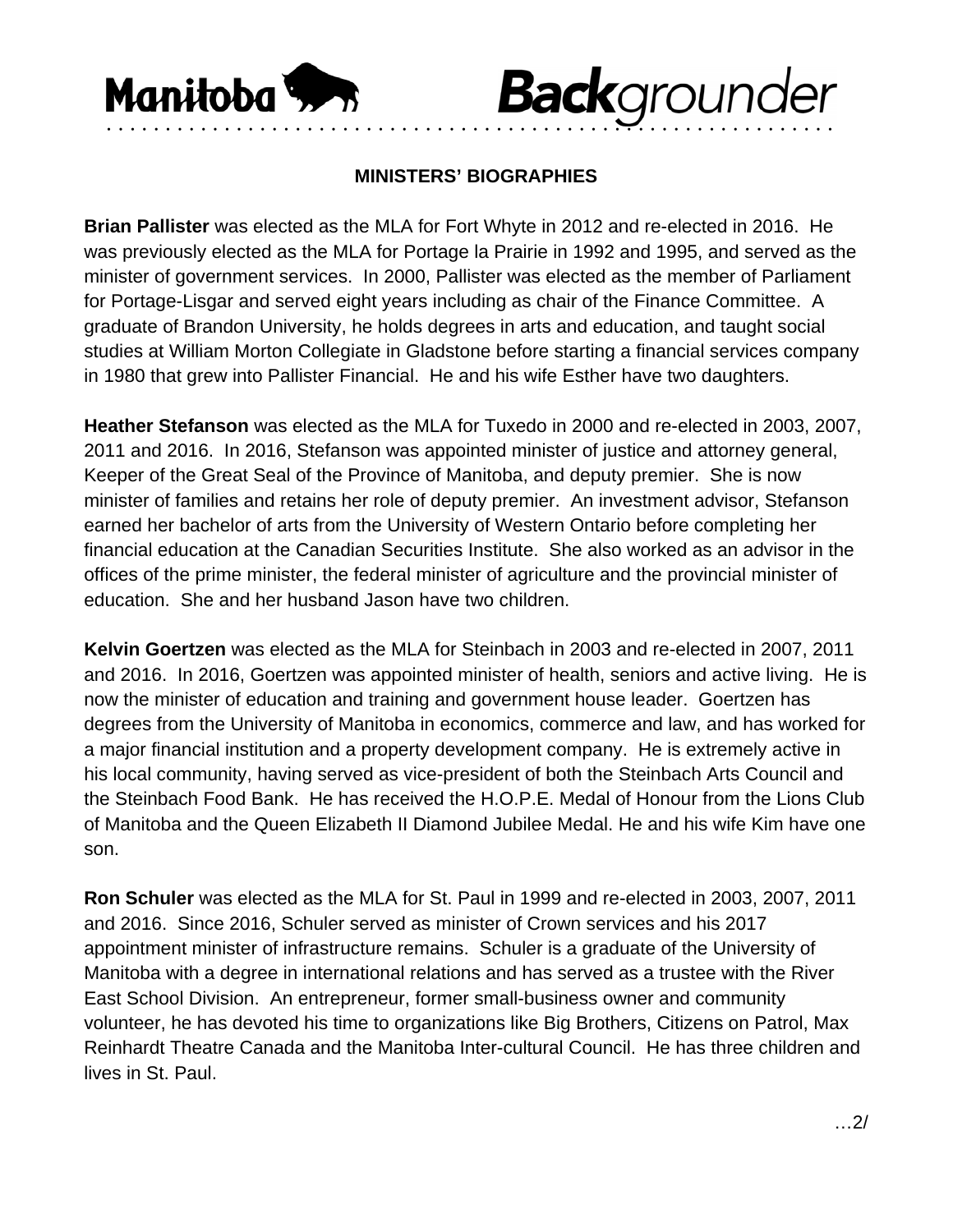**Ralph Eichler** was elected as the MLA for Lakeside in 2003 and re-elected in 2007, 2011 and 2016. His 2016 appointment as minister of agriculture remains. A business owner and former administrator for the Interlake School Division, Eichler is an active volunteer in his community, serving various organizations including the Teulon and Area Lions Club, the Stonewall Royal Canadian Legion, the Interlake Community Foundation Board, and the Teulon Golf and Country Club. He and his wife Gail have three children and three grandchildren.

**Cliff Cullen** was elected as the MLA for Turtle Mountain in 2004 and re-elected in 2007. In 2011 and 2016, he was re-elected in the new constituency of Spruce Woods. Cullen was appointed minister of growth, enterprise and trade in 2016, and in 2017, appointed minister of Crown services as well as government house leader. He is now the minister of justice and attorney general, Keeper of the Great Seal of the Province of Manitoba. Cullen earned a diploma in agriculture from the University of Manitoba and worked in the agricultural and environmental sectors, serving as president of the Manitoba Weed Supervisors Association and as provincial manager of the Association for a Clean Rural Environment. He and his wife Marilyn have three sons.

**Blaine Pedersen** was elected as the MLA for Midland in 2007 and re-elected in 2011 and 2016. In 2016 he was appointed minister of infrastructure and his 2017 appointment as minister of growth, enterprise and trade remains. With more than 30 years farming experience in cattle and grain operations, Pedersen is an active member of his community, serving in many livestock organizations and groups such as Kinsmen, Toastmasters, 4-H program and a local housing corporation. He and his wife Dianne have three children and five grandchildren.

**Cameron Friesen** was elected as the MLA for Morden-Winkler in 2011 and re-elected in 2016. In 2016, he was appointed minister of finance and minister responsible for the civil service. He is now minister of health, seniors and active living. Born and raised in Morden, Friesen earned degrees in music and education, and spent 12 years teaching in the Winnipeg, Hanover and Western school divisions. He and his wife Shelley have three children.

**Scott Fielding** was elected as the MLA for Kirkfield Park in 2016 and appointed as minister of families. He is now minister of finance and minister responsible for the civil service. Fielding graduated from the University of Manitoba with an advanced bachelor of arts in economics and political studies, and has served as a Winnipeg city councillor, where he was chair of the Finance Committee and chair of the Winnipeg Police Board. A business owner, he has served on the boards of organizations including the Winnipeg Convention Centre, the Assiniboine Park Conservancy and the St. James Village Business Improvement Zone. He and his wife Michelle have three children.